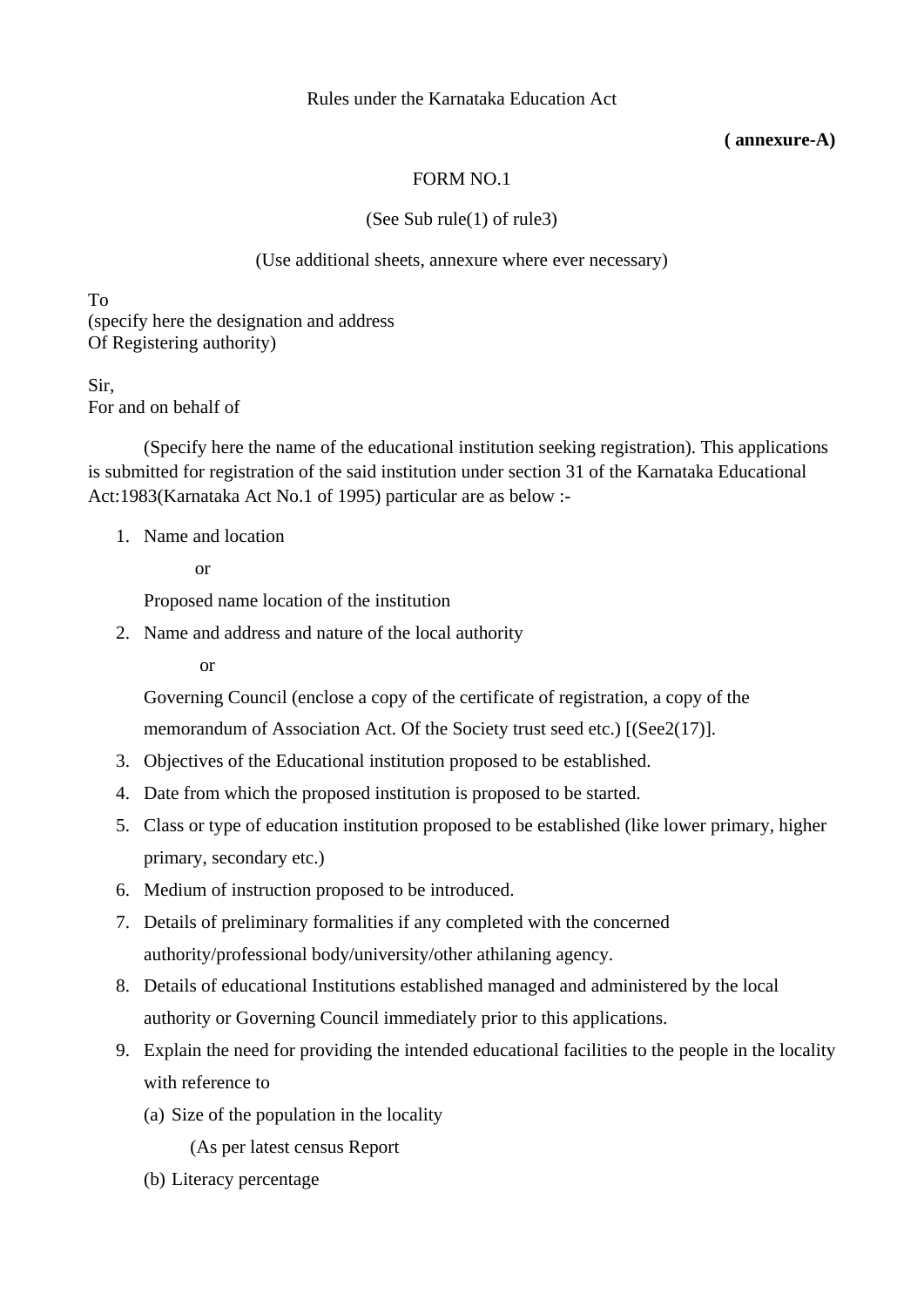#### (c) Rules under the Karnataka Education Act

- (d) Details of other existing educational institutions in and around the locality with regards to :
	- (i) the distance from the proposed institution
	- (ii) strength and attendance in each standard.
- (e) Details regarding feeder institutions in and around the locality with regards to
- (i) the distance from the proposed institution
- (ii) strength and average attendance in each standard.
- (iii) The names of present educational institution to which the students are admitted (Please also mention the distance of each institution)
- (f) Details regarding the existing habitations in the locality and their state of backwardness with special reference to
	- (i) SC/ST category
	- (ii) girls handicapped children
	- (iii) minority community
- ( Full factual verifiable date to be provided)
- 10. Furnish the following :
	- (a) Estimate of financial implications to provide infrastructures, teaching facilities, equipments etc., at current market prices as per the standards prescribed in the Act and rules.
	- (b) Audited and certified latest balance sheet, income and expenditure statement. (Certified by a chartered accountant or such other authority which under law is competent to certify the accounts of the local authority/Governing Council/ [(see sec.2(7).]
	- (c) Certificates from the bank to show cash balance.
	- (d) Photo copy of title deeds to evidence possession of the extent of land required for building, playground etc. of the prescribed standards.
	- (e) Blue print to evidence that building to the required extent and of the required specifications are available.
	- (f) Statement of latest audited and certified accounts and annual report of the other annual report of the other educational institutions being run by the local authority or governing council.
	- (g) Name, address, qualifications and experience of teaching staff, furnish in position. The qualifications prescribed bye the Govt./competent authority, concerned professional body, university or the assiliating authority and the number of the staff to be employed in each cadre.